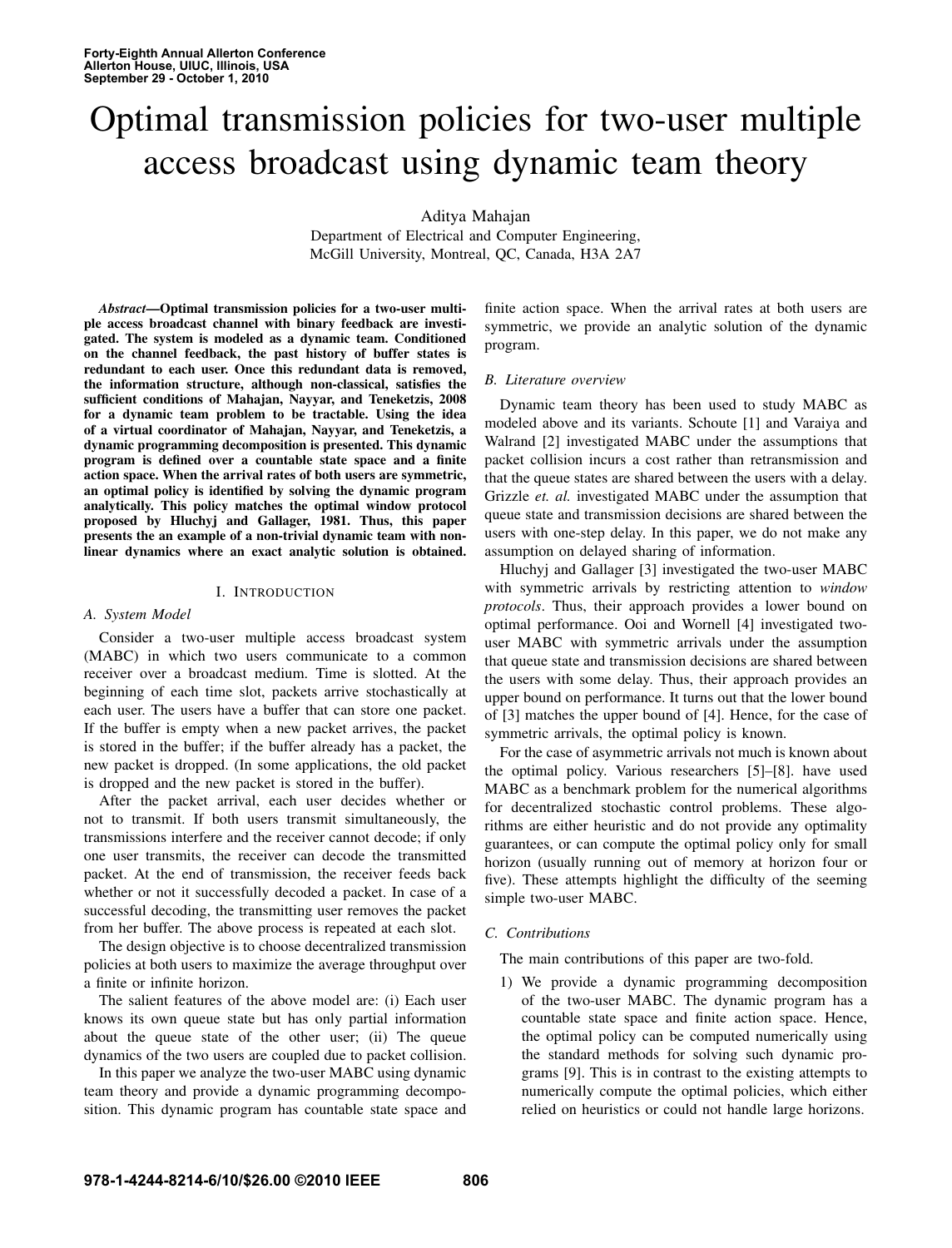2) For the case of symmetric arrival rates, an optimal policy is obtained by analytically solving the dynamic program. The previous proof was based on identifying tight upper and lower bounds.

Thus, this paper presents an example of a non-trivial decentralized control problem with non-linear dynamics where an exact analytic solution has been obtained.

## *D. Notation*

 $x_t$  denotes the value of a variable x at time t;  $x_{1:t}$  denotes the sequence  $x_1, x_2, \ldots, x_t$ .  $\mathbb{P}(\cdot)$  denotes probability of an event;  $E\{\cdot\}$  denotes expectation of a random variable. For any  $p \in [0, 1], \bar{p}$  denotes  $1 - p$ . N denotes the set  $\{0, 1, 2, \ldots\}.$ 

# II. PROBLEM FORMULATION

For user i,  $i = 1, 2$ , and time t, let  $a_{i,t} \in \{0, 1\}$  denote the number of new packet arrivals,  $x_{i,t} \in \{0, 1\}$  the number of packets in the buffer, and  $u_{i,t} \in \{0, 1\}$  the number of transmitted packets.

The packet arrivals at both users are independent Bernoulli processes with arrival probability  $p_1$  and  $p_2$ . Thus, for  $i =$ 1; 2,

$$
a_{i,t} = \begin{cases} 0 & \text{with probability } (1 - p_i) \\ 1 & \text{with probability } p_i \end{cases}
$$

and

$$
x_{i,t+1} = (x_{i,t} - u_{i,t}z_t) \vee a_{i,t}
$$

where  $\vee$  denotes binary OR.

Let  $z_t \in \{0, 1\}$  indicate if the receiver successfully decoded a packet. Thus,

$$
z_t = u_{1,t} \oplus u_{2,t} \tag{1}
$$

where  $\oplus$  denotes exclusive OR. At the end of the slot  $z_t$  is fed back to both users. The users choose their transmission decisions based on their histories of buffer states and channel feedback according to a transmission rule  $g_{i,t}$  as follows

$$
u_{i,t} = g_{i,t}(x_{i,1:t}, u_{i,1:t-1}, z_{1:t-1})
$$
 (2)

such that  $u_{i,t} \leq x_{i,t}$ .

At time t, the system gets a reward  $r(u_{1,t} \oplus u_{2,t})$ , where  $r \geq 0$  is a normalizing constant. We are interested in the following optimization problem.

*Problem 1:* Given the arrival rates  $p_1$  and  $p_2$  and a time horizon T, choose transmission policies  $\mathbf{g}_i := (g_{i,1}, \ldots, g_{i,T})$ of the form (2) that maximizes the expected total reward

$$
J_T(\mathbf{g}_1, \mathbf{g}_2) = \mathbb{E}^{\mathbf{g}_1, \mathbf{g}_2} \bigg\{ \sum_{t=1}^T r(u_{1,t} \oplus u_{2,t}) \bigg\}
$$

or the average expected reward per unit time as  $T \to \infty$ 

$$
\overline{J}(\mathbf{g}_1, \mathbf{g}_2) = \lim_{T \to \infty} \frac{1}{T} \mathbb{E}^{\mathbf{g}_1, \mathbf{g}_2} \bigg\{ \sum_{t=1}^T r(u_{1,t} \oplus u_{2,t}) \bigg\}.
$$

where  $E^{g_1,g_2}$  denotes the expectation taken with respect to the joint probability measure induced on all the system variables from the choices of  $(g_1, g_2)$ .

We restrict attention to pure policies (also called deterministic policies). Since the optimization problem does not have any constraints, randomization cannot improve performance [10, Chapter 8]. Hence, restriction attention to pure policies is without loss.

# III. STRUCTURE OF OPTIMAL TRANSMISSION POLICY

Problem 1 has a non-classical information structure [11] because both users do not know each other's buffer state. As a result, it is hard to compress each user's data, which is increasing with time, into an information state whose domain is not increasing with time. Unless such information states are identified, systems with non-classical information structure are intractable.

Sufficient conditions under which non-classical information structures are tractable were identified in [12]. The model of Section II does not satisfy these conditions. However, we show that conditioned on the channel feedback, the history of buffer states at both users are redundant, and after this redundant data is removed, the information structure, although non-classical, satisfies the conditions of [12]. Therefore, a tractable sequential decomposition is possible.

## *A. Feedback implies control sharing*

Since the control actions are binary and the feedback is the XOR of the control actions, each user can recover the other user's control action from the feedback and its own control. In particular, user 1 can recover  $u_{2,t}$  because  $u_{2,t} = u_{1,t} \oplus z_t$ and user 2 can recover  $u_{1,t}$  because  $u_{1,t} = u_{2,t} \oplus z_t$ . Hence,

$$
(u_{i,1:t-1}, z_{1:t-1}) \leftrightarrow (u_{1,1:t-1}, u_{2,1:t-1}).
$$

Consequently, we have the following:

*Proposition 1:* In problem 1, each user can use a transmission policy of the form

$$
u_{i,t} = g_{i,t}(x_{i,1:t-1}, u_{1,1:t-1}, u_{2,1:t-1}).
$$
\n(3)

# *B. Removing redundant data*

*Proposition 2:* For any transmission policy of user 2 of the form (3), restriction attention to a transmission policy of the form

$$
u_{1,t} = g_{1,t}(x_{1,t}, u_{1,1:t-1}, u_{2,1:t-1})
$$
\n<sup>(4)</sup>

at user 1 is without loss. By symmetry, the result is also true if the role of users 1 and 2 is interchanged.

Combining both the cases of the above, we have the following:

*Corollary 1:* Restricting attention to transmission policies of the form

$$
u_{i,t} = g_{i,t}(x_{i,t}, u_{1,1:t-1}, u_{2,1:t-1})
$$
\n(5)

is without loss

Due to lack of space, we omit the proof of Proposition 2. Corollary 1 implies that Problem 1 is equivalent to the following problem.

*Problem 2:* In Problem 1, determine optimal policies of the form  $(5)$ .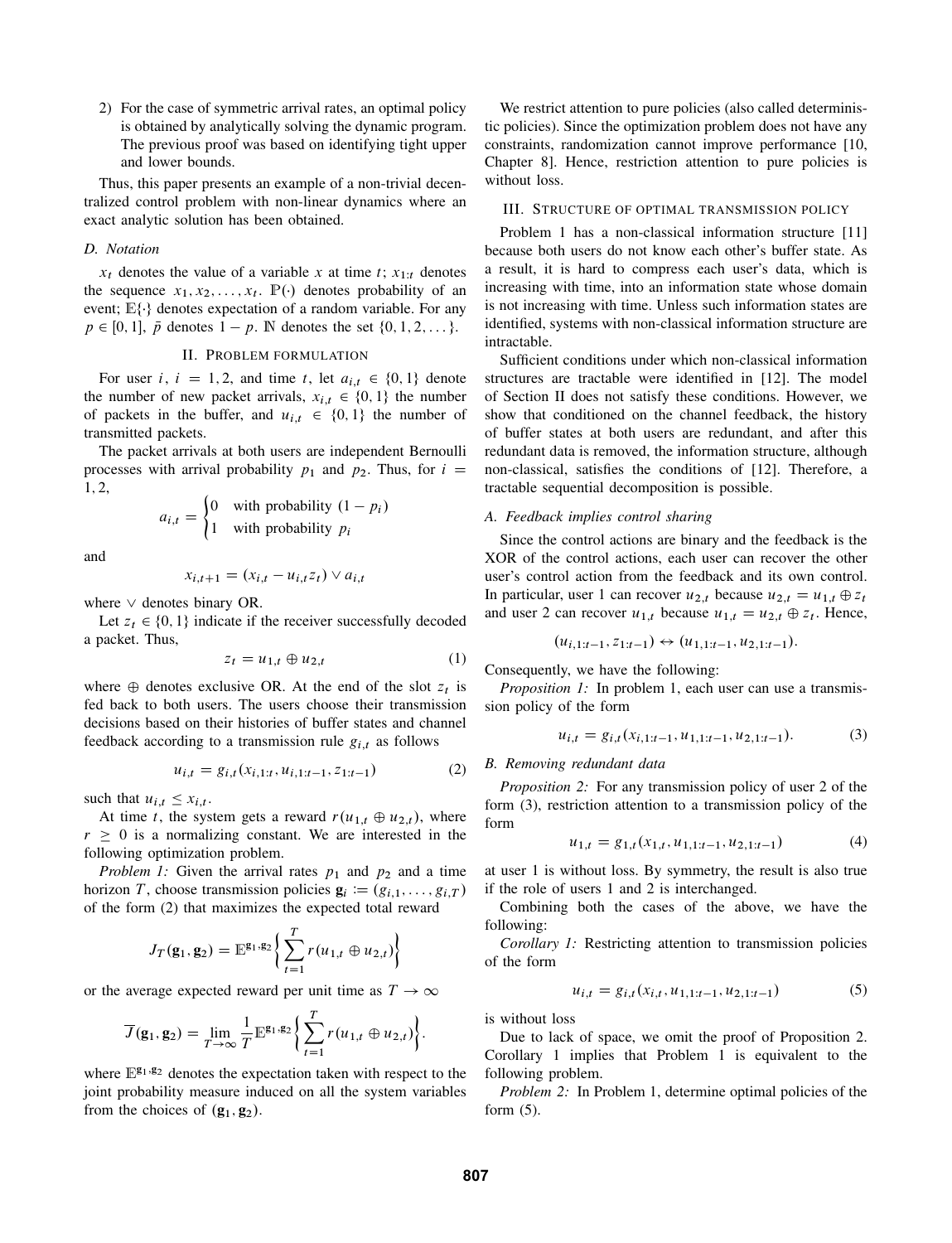The information structure of Problem 2 is same as Model A of [12]. Each user's data consists of two parts: shared observations  $(u_{1,1:t-1}, u_{2,1:t-1})$  that are increasing with time, and private observation  $x_{1,t}$  and  $x_{2,t}$  that have a fixed size. So, Problem 2 can be sequentially decomposed using the methodology of [12].

For that matter, consider a virtual coordinator that observes the shared observations  $(u_{1,1:t-1}, u_{2,1:t-1})$  and chooses how each user uses her private observations  $x_{1,t}$  or  $x_{2,t}$ . Any policy for the coordinator can be implemented in original problem and vice versa. Hence, the two problems are equivalent. The coordinator's problem, which is centralized, sequentially decomposes by an appropriate choice of information state. The corresponding dynamic programming decomposition also determines optimal transmission policy for Problem 2.

#### *C. Virtual coordinator*

Consider the following modified problem. In the model described in Section II, in addition to the two users, a virtual coordinator is present. The coordinator has perfect recall, *i.e.*, it remembers its past observations and control actions. At time t, it observes  $(u_{1,t-1}, u_{2,t-1})$  and chooses *partial functions* 

$$
\gamma_{i,t}: \{0,1\} \mapsto \{0,1\}
$$

for user i,  $i = 1, 2$ . Each user then uses its assigned partial function to generate a transmission decision as follows:

$$
u_{i,t} = \gamma_{i,t}(x_{i,t}).
$$

Since  $u_{i,t} \leq x_{i,t}$ ,  $\gamma_{i,t}$  is equivalent to  $\varphi_{i,t} = \gamma_{i,t}(1)$ . Hence, we can write

$$
u_{i,t} = \varphi_{i,t} x_{i,t}.
$$
 (6)

We call  $(\varphi_{1,t}, \varphi_{2,t})$  the control action of the coordinator. These are similar to the partial functions defined in [12].

The coordinator chooses the current control action based on all past observations and past control actions as follows:

$$
(\varphi_{1,t}, \varphi_{2,t}) = h_t(u_{1,1:t-1}, u_{2,1:t-1}, \varphi_{1,1:t-1}, \varphi_{2,1:t-1}) \tag{7}
$$

The system dynamics and the reward are the same as in the model described in Section II. Thus, the reward at time  $t$  is  $r((x_{1,t}\varphi_{1,t}) \oplus (x_{2,t}\varphi_{2,t}))$ 

In the above formulation, the only decision maker is the virtual coordinator; the users simply carry out the calculations prescribed by (6). The virtual coordinator has to solve the following optimization problem.

*Problem 3:* Given the arrival rates  $p_1$  and  $p_2$  and a time horizon T, choose coordination policy  $\mathbf{h} := (h_1, \ldots, h_T)$  of the form (7) that maximizes the expected total reward

$$
J_T(\mathbf{h}) = \mathbb{E}^{\mathbf{h}} \bigg\{ \sum_{t=1}^T r((x_{1,t} \varphi_{1,t}) \oplus (x_{2,t} \varphi_{2,t})) \bigg\}.
$$

or the average reward per unit time as  $T \to \infty$ 

$$
\overline{J}(\mathbf{h}) = \lim_{T \to \infty} \frac{1}{T} \mathbb{E}^{\mathbf{h}} \bigg\{ \sum_{t=1}^{T} r((x_{1,t}\varphi_{1,t}) \oplus (x_{2,t}\varphi_{2,t})) \bigg\}.
$$

Problems 2 and 3 are equivalent.

*Proposition 3:* Any transmission policy  $(g_1, g_2)$  for Problem 2 can be implemented in Problem 3 by a corresponding coordination policy h with identical expected reward. Conversely, any coordinator policy h for Problem 3 can be implemented in Problem 2 by a transmission policy  $(g_1, g_2)$  for Problem 2 with identical expected reward.

*Proof:* We prove the first part of the proposition. The proof of the second part is similar. Consider a transmission policy  $(g_1, g_2)$  for Problem 2. To implement this policy in Problem 3 set a coordination policy h for Problem 3 by choosing

$$
\varphi_{i,t} = g_{i,t}(1, u_{1,1:t-1}, u_{2,1:t-1}).\tag{8}
$$

Now consider Problem 2 and 3 for a specific realization of  $x_{1,1}$ ,  $x_{2,1}$ ,  $a_{1,1:T}$ , and  $a_{2,1:T}$ . The choice (8) of **h** implies that  $x_{1,1:T}$ ,  $x_{2,1:T}$ ,  $u_{1,1:T}$ ,  $u_{2,1:T}$ , and  $z_{1:T}$  are identical in Problems 2 and 3. Thus, any transmission policy  $(g_1, g_2)$  for Problem 2 can be implemented in Problem 3 by choosing h according to (8). Furthermore, since the system variables in the two Problems are identical along all sample paths, the expected reward of the transmission policy  $(g_1, g_2)$  for Problem 2 is identical to the expected reward of the coordination policy h for Problem 3.

#### *D. Information states at the virtual coordinator*

To sequentially decompose Problem 3, we define the following.

*Definition 1:* Let  $\pi_{i,t}$  be the posterior belief of the coordinator that the buffer of user i is full, *i.e.*,

$$
\pi_{i,t} = \mathbb{P}\left(x_{i,t} = 1 \middle| \begin{array}{c} u_{1,1:t-1}, u_{2,1:t-1} \\ \varphi_{1,1:t-1}, \varphi_{2,1:t-1} \end{array}\right)
$$
(9)

*Proposition 4:* Let  $A_i$ ,  $i = 1, 2$ , be operators from [0, 1] to [0, 1] defined for any  $\pi \in [0, 1]$ , as

$$
A_i \pi = 1 - \bar{p}_i \bar{\pi} = p_i + \bar{p}_i \pi.
$$

 $A_i^n \pi = 1 - \bar{p}_i^n \bar{\pi}.$ 

Then,

$$
\mathcal{L}_{\mathcal{A}}(x)
$$

*Proof:* The proof follows from induction. *Proposition 5:* The vector  $(\pi_{1,t}, \pi_{2,t})$  evolves as follows: 1) When  $(\varphi_{1,t}, \varphi_{2,t}) = (0, 0),$ 

$$
(\pi_{1,t+1}, \pi_{2,t+1}) = (A_1 \pi_{1,t}, A_2 \pi_{2,t})
$$

2) When  $(\varphi_{1,t}, \varphi_{2,t}) = (1, 0),$ 

$$
(\pi_{1,t+1}, \pi_{2,t+1}) = (p_1, A_2 \pi_{2,t}).
$$

3) When  $(\varphi_{1,t}, \varphi_{2,t}) = (0, 1),$ 

$$
(\pi_{1,t+1}, \pi_{2,t+1}) = (A_1 \pi_{1,t}, p_2).
$$

4) When  $(\varphi_{1,t}, \varphi_{2,t}) = (1, 1),$ 

$$
(\pi_{1,t+1}, \pi_{2,t+1}) = \begin{cases} (1,1) & \text{if } x_{1,t} = x_{2,t} = 1\\ (p_1, p_2) & \text{otherwise} \end{cases}
$$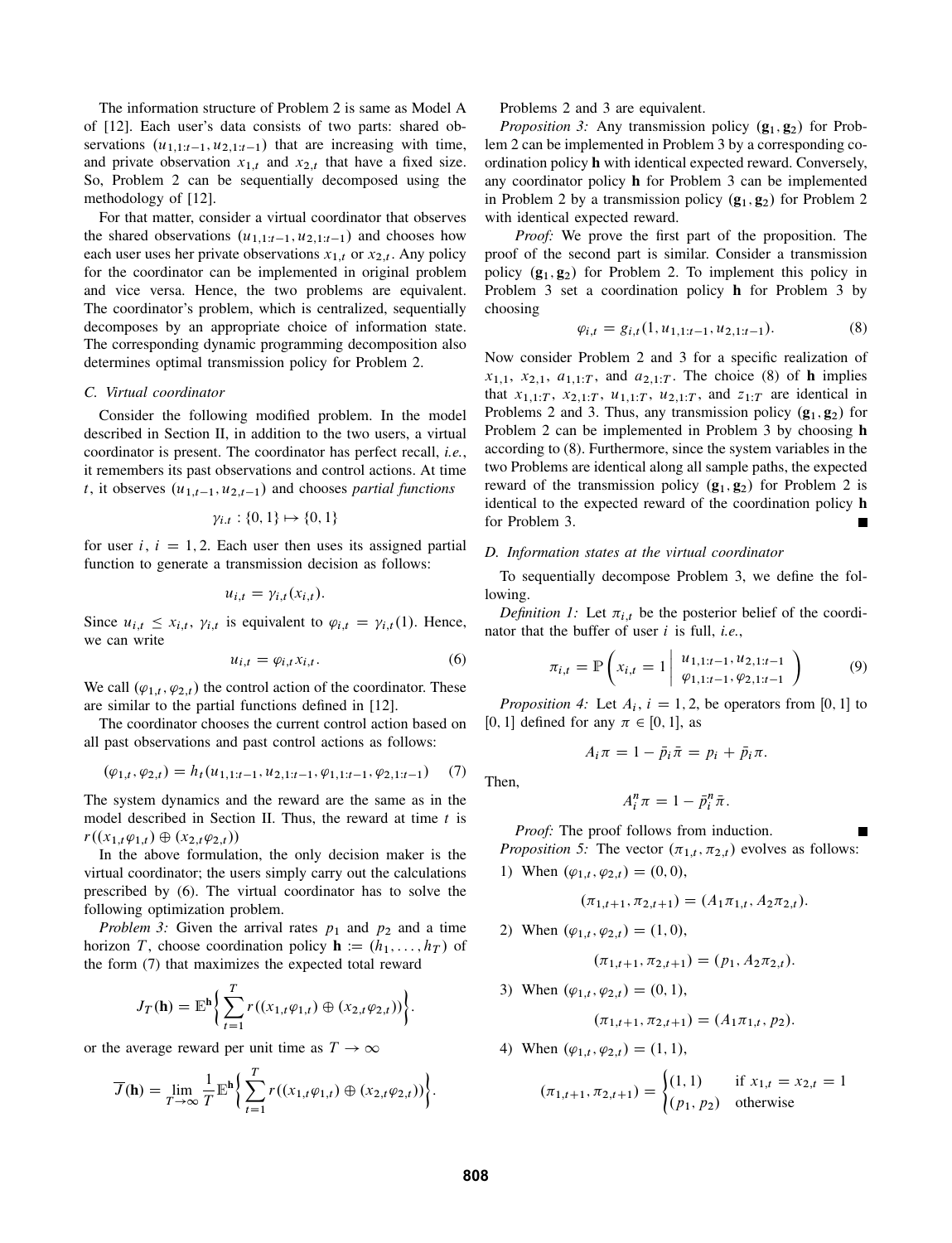*Proof:* The result follows directly from the definition of  $(\pi_{1,t}, \pi_{2,t}).$ 

*Proposition 6:* 1) For any coordination policy of the form (7), the process  $\{(\pi_{1,t}, \pi_{2,t})\}$  is a controlled Markov chain with control action  $(\varphi_{1,t}, \varphi_{2,t})$ , that is

$$
\mathbb{P}\left(\pi_{1,t+1}, \pi_{2,t+1} \middle| \begin{array}{c} \pi_{1,1:t}, u_{1,1:t-1}, \varphi_{1,1:t-1} \\ \pi_{2,1:t}, u_{2,1:t-1}, \varphi_{2,1:t-1} \end{array}\right) \n= \mathbb{P}(\pi_{1,t+1}, \pi_{2,t+1} | \pi_{1,t}, \pi_{2,t}, \varphi_{1,t}, \varphi_{2,t})
$$

2) The conditional instantaneous reward may be written as

$$
\mathbb{E}\left\{ r(u_{1,t}\oplus u_{2,t})\middle|\begin{array}{l}\pi_{1,1:t},u_{1,1:t-1},\varphi_{1,1:t-1}\\\pi_{2,1:t},u_{2,1:t-1},\varphi_{2,1:t-1}\end{array}\right\}
$$
\n
$$
=\mathbb{E}\left\{ r(u_{1,t}\oplus u_{2,t})\middle|\pi_{1,t},\pi_{2,t},\varphi_{1,t},\varphi_{2,t}\right\}
$$

*Proof:*

- 1) The result follows from the update equation of Proposition 5.
- 2) From Definition 1, we have

$$
\mathbb{P}\left(\pi_{1,t+1}, \pi_{2,t+1} \middle| \begin{array}{l}\pi_{1,1:t}, u_{1,1:t-1}, \varphi_{1,1:t-1} \\
\pi_{2,1:t}, u_{2,1:t-1}, \varphi_{2,1:t-1} \end{array}\right) \n= r(\pi_{1,t}\varphi_{1,t}(1 - \pi_{2,t}\varphi_{2,t}) + (1 - \pi_{1,t}\varphi_{1,t})\pi_{2,t}\varphi_{2,t}) \n= \mathbb{P}(\pi_{1,t+1}, \pi_{2,t+1} | \pi_{1,t}, \pi_{2,t}, \varphi_{1,t}, \varphi_{2,t})
$$

#### *E. Main structural result*

The above result implies that the vector  $(\pi_{1,t}, \pi_{2,t})$  is an information state for Problem 3. Consequently, we have the following.

*Theorem 1:* In Problem 2, restricting attention to coordination policy of the form

$$
(\varphi_{1,t}, \varphi_{2,t}) = h_t(\pi_{1,t}, \pi_{2,t})
$$
\n(10)

is with loss. Consequently, in Problem 2, restricting attention to a transmission policy of the form

$$
u_{i,t} = g_{i,t}(x_{i,t}, \pi_{1,t}, \pi_{2,t})
$$
 (11)

is without loss.

*Proof:* Proposition 6 implies that the coordinator's optimization problem can be viewed as an MDP in which the underlying Markov process is  $(\pi_{1,t}, \pi_{2,t})$  and the instantaneous cost is  $\mathbb{E}\{u_{1,t} \oplus u_{2,t} | \pi_{1,t}, \pi_{2,t}, \varphi_{1,t}, \varphi_{2,t}\}.$  This MDP formulation implies the result of the theorem.

The information state  $(\pi_{1,t}, \pi_{2,t})$ , exploits the special structure of the two-user MABC, and as such is simpler than the information state  $\mathbb{P}(x_{1,t}, x_{2,t})$  $u_{1,1:t-1}, u_{2,1:t-1}, \varphi_{1,t-1}, \varphi_{2,1:t-1}$  proposed in [12]. This simplification of the information state was also reported in [13].

#### IV. DYNAMIC PROGRAMMING DECOMPOSITION

## *A. Finite horizon*

Since  $(\pi_{1,t}, \pi_{2,t})$  is a controlled Markov process, Problem 3 sequentially decomposes as follows:

*Theorem 2:* In Problem 3, an optimal policy of the form (10) is given by the solution of the following dynamic program. For any  $\pi_1, \pi_2 \in [0, 1]$ ,

$$
V_{T+1}(\pi_1, \pi_2) = 0 \tag{12}
$$

and for  $t = T, T - 1, \ldots, 1$ ,

$$
V_t(\pi_1, \pi_2) = \max \{ W_{10,t}(\pi_1, \pi_2),
$$
  
 
$$
W_{01,t}(\pi_1, \pi_2), W_{11,t}(\pi_1, \pi_2) \} \quad (13)
$$

where  $W_{ij,t}$ ,  $i, j \in \{0, 1\}$  denotes the expected future reward if  $(\varphi_{1,t}, \varphi_{2,t})$  is chosen to be  $(i, j)$ , *i.e.*,

$$
W_{10,t}(\pi_1, \pi_2) = r\pi_1 + V_{t+1}(p_1, A_2\pi_2),
$$
  
\n
$$
W_{01,t}(\pi_1, \pi_2) = r\pi_2 + V_{t+1}(A_1\pi_1, p_2),
$$
  
\n
$$
W_{11,t}(\pi_1, \pi_2) = r(\pi_1 + \pi_2 - 2\pi_1\pi_2) + \pi_1\pi_2V_{t+1}(1, 1) + (1 - \pi_1\pi_2)V_{t+1}(p_1, p_2)
$$

*Proof:* The above dynamic program follows from the MDP formulation presented in the proof of Theorem 1.

## *B. Properties of the value function*

*Proposition 7:* The functions  $V_t$ ,  $W_{10,t}$ ,  $W_{01,t}$ , and  $W_{11,t}$ satisfy the following properties: for all  $t$ 

- 1)  $W_{10,t}(\pi_1, \pi_2)$  is linear in  $\pi_1$  and convex in  $\pi_2$ .
- 2)  $W_{01,t}(\pi_1, \pi_2)$  is convex in  $\pi_1$  and linear in  $\pi_2$ .
- 3)  $W_{11,t}(\pi_1, \pi_2)$  is component-wise linear in  $\pi_1$  and  $\pi_2$ .
- 4)  $V_t(\pi_1, \pi_2)$  is component-wise convex in  $\pi_1$  and  $\pi_2$ .

*Proof:* The proof proceeds by induction. The properties are true at  $T + 1$ . Suppose they are also true at  $t + 1$ . Then, 1) and 2) follow from the convexity of  $V_{t+1}$  and linearity of  $A_1$  and  $A_2$ , 3) follows from definition, and 5) follows from the component-wise convexity of  $W_{10,t}$ ,  $W_{01,t}$ , and  $W_{11,t}$ .

#### *C. Properties of the optimal policy*

*Definition 2:* Partition the space  $[0, 1]^2$  of realization of  $(\pi_{1,t}, \pi_{2,t})$  into three disjoint regions  $R_{10,t}$ ,  $R_{01,t}$ , and  $R_{11,t}$ such that  $R_{ij,t}$  denotes the region where  $(\varphi_{1,t}, \varphi_{2,t}) = (i, j)$ is optimal,  $i, j \in \{0, 1\}.$ 

We say that  $R_{ij,t}$ ,  $i, j \in \{0, 1\}$ , is *element-wise convex* in  $\pi_1$  if for any  $\pi'_1$ ,  $\pi''_1$ ,  $\pi_2$ ,  $\lambda \in [0, 1]$  and

$$
\pi_1 = \lambda \pi_1' + \bar{\lambda} \pi_1'',
$$

such that  $(\pi'_1, \pi_2), (\pi''_1, \pi_2) \in R_{ij,t}$ , then  $(\pi_1, \pi_2) \in R_{ij,t}$ . Element-wise convexity in  $\pi_2$  is defined in a similar manner.

*Proposition 8:* For all t, the regions  $R_{10,t}$  and  $R_{11,t}$  are element-wise convex in  $\pi_1$ ; the regions  $R_{01,t}$  and  $R_{11,t}$  are element-wise convex in  $\pi_2$ .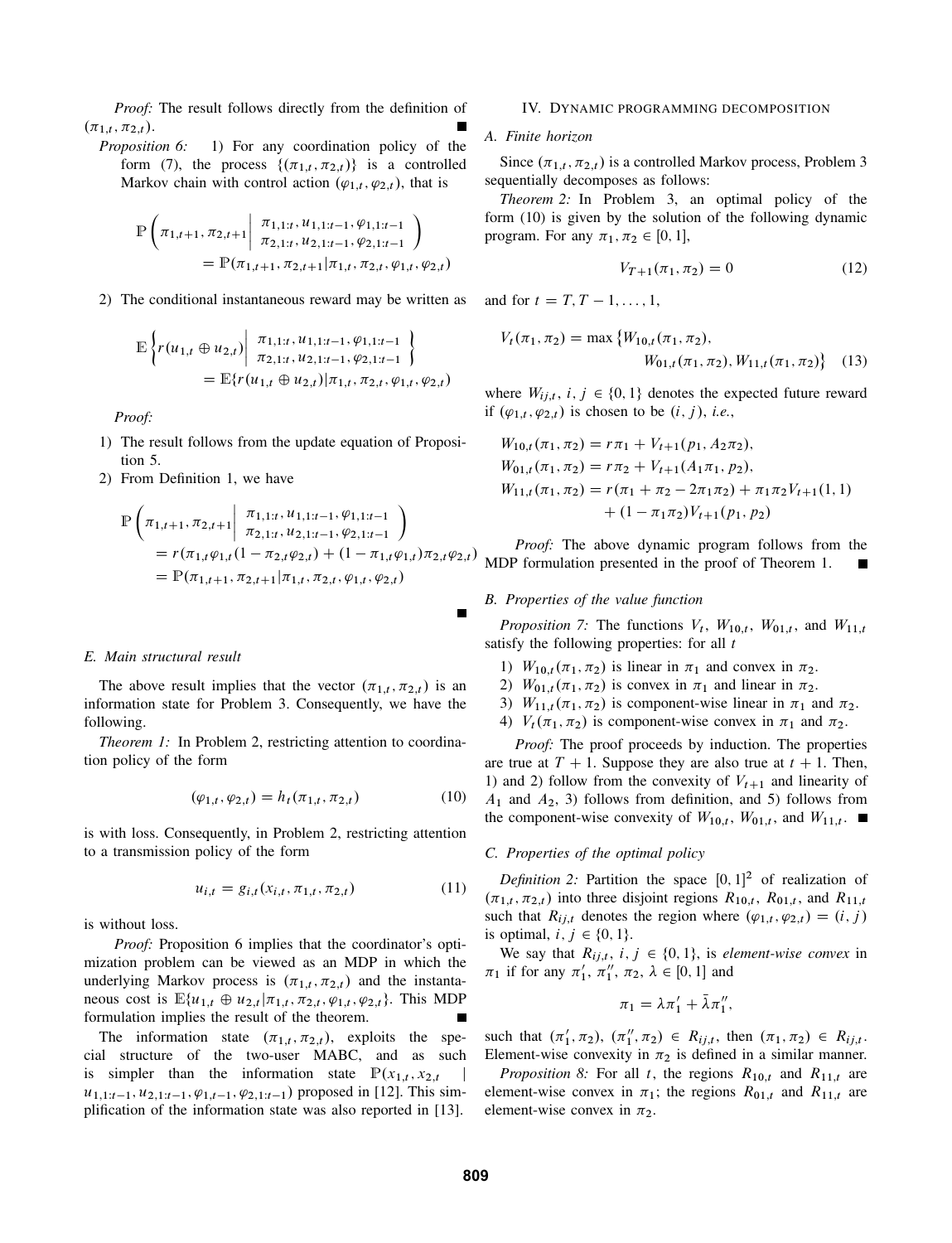*Proof:* We prove the result for one case. The proof of other cases is similar. Suppose  $(\pi'_1, \pi_2)$ ,  $(\pi''_1, \pi_2) \in R_{10,t}$ ,  $\lambda \in [0, 1]$ , and  $\pi_1 = \lambda \pi'_1 + \bar{\lambda} \pi''_1$ . Then,

$$
W_{10,t}(\pi_1, \pi_2) \stackrel{(a)}{=} \lambda W_{10,t}(\pi'_1, \pi_2) + \bar{\lambda} W_{10,t}(\pi''_1, \pi_2)
$$
  
\n
$$
\stackrel{(b)}{\geq} \lambda W_{01,t}(\pi'_1, \pi_2) + \bar{\lambda} W_{01,t}(\pi'_1, \pi_2)
$$
  
\n
$$
\stackrel{(c)}{\geq} W_{01,t}(\pi_1, \pi_2)
$$

where (a) is true because  $W_{10,t}(\pi_1, \pi_2)$  is linear in  $\pi_1$ ; (b) is true because  $(\pi'_1, \pi_2), (\pi''_1, \pi_2) \in R_{10,t}$ ; and  $(c)$  is true because  $W_{01,t}(\pi_1, \pi_2)$  is convex in  $\pi_1$ . By a similar argument, we can show that  $W_{10,t}(\pi_1, \pi_2) \geq W_{11,t}(\pi_1, \pi_2)$ . Hence,  $(\pi_1, \pi_2) \in R_{10,t}$ .

# *D. Infinite horizon*

When  $T = \infty$ , the sequence of nested functions of Theorem 2 simplify as follows.

*Theorem 3:* In Problem 3, when  $T = \infty$ , the optimal coordination policy is stationary and given by the solution of the following fixed point equation.

$$
v(\pi_1, \pi_2) + J^* = \max \{ w_{10}(\pi_1, \pi_2),
$$
  

$$
w_{01}(\pi_1, \pi_2), w_{11}(\pi_1, \pi_2) \}
$$
 (14)

where  $J^*$  denotes the average reward per unit time,  $v(\pi_1, \pi_2)$ is the differential reward at  $(\pi_1, \pi_2)$  and  $w_{ij}$ ,  $i, j \in \{0, 1\}$ are the expected differential reward if  $(\varphi_1, \varphi_2)$  is chosen to be  $(i, j), i.e.,$ 

$$
w_{10}(\pi_1, \pi_2) = r\pi_1 + \beta v(p_1, A_2\pi_2),
$$
  
\n
$$
w_{01}(\pi_1, \pi_2) = r\pi_2 + \beta v(A_1\pi_1, p_2),
$$
  
\n
$$
w_{11}(\pi_1, \pi_2) = r(\pi_1 + \pi_2 - 2\pi_1\pi_2) + \beta \pi_1\pi_2 V(1, 1)
$$
  
\n
$$
+ \beta(1 - \pi_1\pi_2)v(p_1, p_2)
$$

*Proof:* Since reward function is bounded, the result follows from standard dynamic programming arguments. See [14].

Similar to Definition 2, let  $R_{ij}$  be the region where  $(\varphi_1, \varphi_2) = (i, j)$  is optimal. Then, Proposition 8 implies that  $R_{10}$  and  $R_{11}$  are element-wise convex in  $\pi_1$  while  $R_{01}$  and  $R_{11}$  are element-wise convex in  $\pi_2$ .

#### *E. Reduction to a countable state MDP*

The information state  $(\pi_1, \pi_2)$  takes value in the set  $[0, 1]^2$ . However, the reachable set of the information state is countable.

*Proposition 9:* Suppose the system starts in state  $(p_1, p_2)$ . Then, the reachable set of  $(\pi_1, \pi_2)$  is countable and given by

$$
S = \{(1, 1), (p_1, 1), (1, p_2), (p_1, p_2)\}\
$$

$$
\bigcup \{(A_1^n p_1, p_2), (p_1, A_2^n p_2), : n \in \mathbb{N}\}\
$$
(15)

*Proof:* This is an immediate consequence of Proposition 5.

The reachable set for  $p_1 = p_2 = 0.4$  is shown in Figure 1. Notice that the reachable set is considerably smaller than



Fig. 1. Reachable set of  $(\pi_1, \pi_2)$  for  $p_1 = p_2 = 0.4$ .

whole space  $[0, 1]^2$ . We need to solve the dynamic program of Theorem 3 only for  $(\pi_1, \pi_2) \in S$ , resulting in considerable computational savings. The resultant dynamic program has countable state space and finite action space, and can be solved using the methods described in [9].

In some applications, in particular sensor networks, it is reasonable to assume that each user must transmit at least once within  $m$  consecutive time slots, where  $m$  is finite. If we make such an assumption, then the reachable state space is finite and is given by

$$
S_m = \{(1, 1), (p_1, 1), (1, p_2), (p_1, p_2)\}\
$$

$$
\bigcup \{(A_1^n p_1, p_2), (p_1, A_2^n p_2) : n = 1, ..., m\} \quad (16)
$$

In this case, we only need to solve the dynamic program of Theorem 3 only for  $(\pi_1, \pi_2) \in S_m$ . The resultant dynamic program has a finite state and action spaces, and can be solved using standard policy iteration [15].

# V. SYMMETRIC ARRIVAL RATES

In this section, we focus on the infinite horizon case for symmetric arrival rates, *i.e.*,  $p_1 = p_2 = p$ . For this case,  $A_1 = A_2$ , so we denote both operators by A. An immediate consequence of symmetric arrival rates is that the optimal policy is symmetric: for any  $\pi_1, \pi_2 \in [0, 1]$ 

$$
h(\pi_1, \pi_2) = h(\pi_2, \pi_1).
$$

#### *A. Optimal policies*

We exploit the symmetry of the optimal policy to analytically solve the dynamic program of Theorem 3 and identify an optimal policy. For that matter, we define the following.

*Definition 3:* Let for  $n \in \mathbb{N}$ 

$$
f_n(x) = 1 + (1 - x)^2 - (3 + x)(1 - x)^{n+1}
$$

:

and  $s_n$  denote the root of  $f_n(x)$  that is between [0, 1]. The function  $f(n)$  is negative for  $x \in [0, s_n]$  and positive in  $x \in$ [ $s_n$ , 1]. Thus,  $s_n$  is a decreasing sequence. Moreover,  $s_0 \approx$ 0.70711 and  $s_1 \approx 0.34729$ . Let  $\tau$  be the root of  $x = (1 - x)^2$ that lies in [0, 1]. Observe that  $s_1 < \tau < s_0$  and  $\tau \approx 0.38196$ .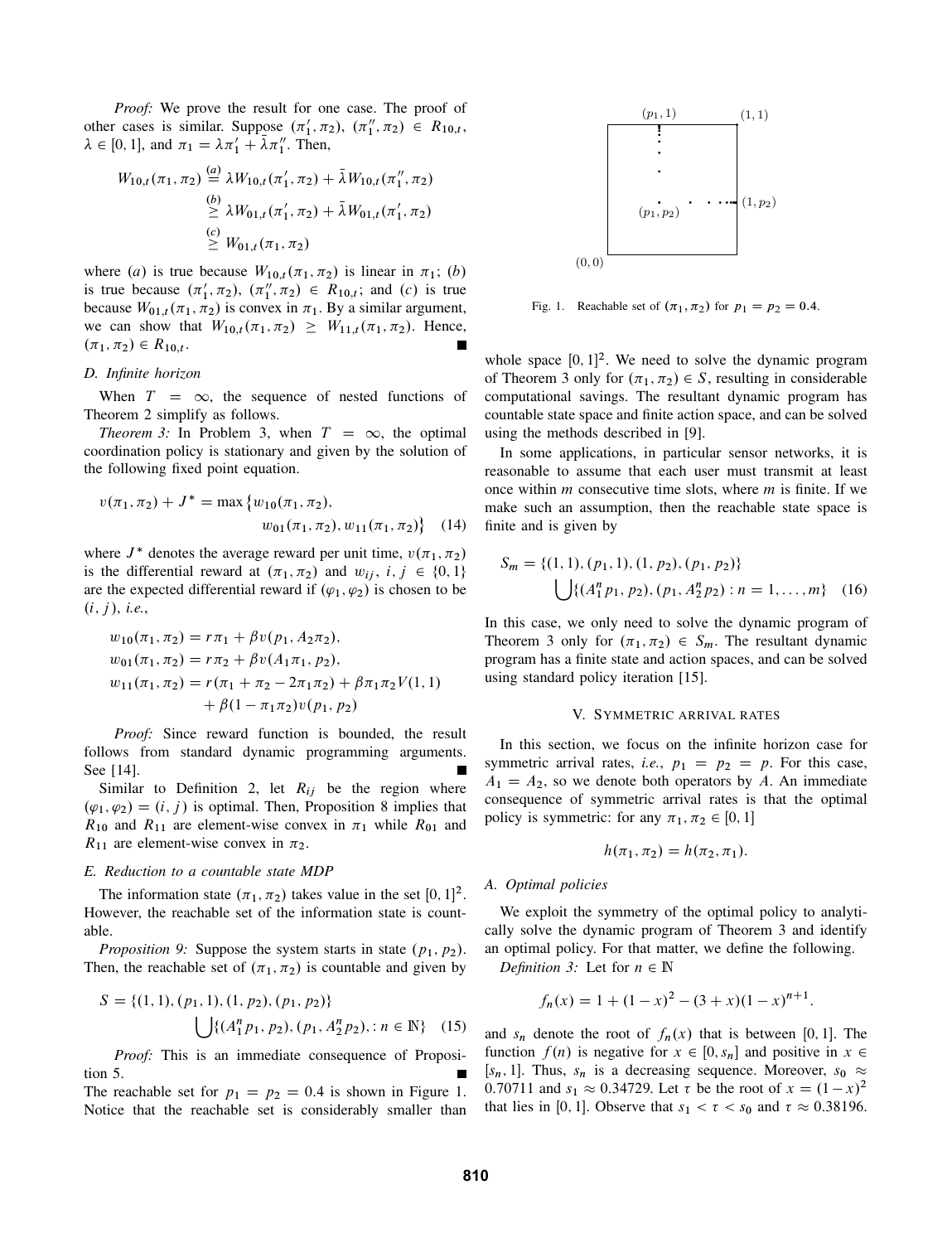*Theorem 4:* An optimal policy for Problem 3 is: For  $p > \tau$ ,

$$
h^*(\pi_1, \pi_2) = \begin{cases} (1,0) & \text{if } \pi_1 > \pi_2, \\ (0,1) & \text{if } \pi_1 < \pi_2, \\ (1,0) & \text{or } (0,1) \text{ if } \pi_1 = \pi_2. \end{cases}
$$
 (17)

For  $p \leq \tau$ , let  $m \in \mathbb{N}$  be such that  $s_{m+1} \leq p \leq s_m$ . Then,

$$
h^*(\pi_1, \pi_2) = \begin{cases} (1, 1) & \text{if } \pi_1 \le A^m p, \pi_2 \le A^m p, \\ (1, 0) & \text{if } \pi_1 > \pi_2, \pi_1 > A^m p \\ (0, 1) & \text{if } \pi_1 < \pi_2, \pi_2 > A^m p \\ (1, 0) \text{ or } (0, 1) & \text{if } \pi_1 = \pi_2 = 1. \end{cases}
$$
(18)

The average reward per unit time is

$$
J^* = \begin{cases} rp[1 - (2p^2 - 1)/D(p)] & \text{if } p \le s_1, \\ r(1 - \bar{p}^2) & \text{if } s_1 \le p; \end{cases}
$$
 (19)

where  $D(p) := 1 + p^2 + p^3$ . See Appendix A for proof.

## *B. Qualitative properties*

Although the optimal policy looks complicated, with different behavior depending on the value of  $p$ , essentially it has only two modes of operation. When  $p \geq s_1$ , the states  $\{(p, Ap), (Ap, p)\}\$  are absorbing and form a recurrence class in S. Within this recurrence class, the optimal policy is a round-robin policy. When  $p \leq s_1$ , the states  $\{(1, 1), (p, p), (Ap, p), (p, Ap)\}\$  are absorbing and form a recurrence class in S. Within this recurrence class, the optimal policy is identical for all  $p \leq s_1$ . Each user transmits if it has a packet. If a collision occurs, both users know that both of them have a packet. So, they simply empty their buffer one-by-one, and then go back to "transmit if you have a packet".

Thus, for both  $p \geq s_1$  and  $p \leq s_1$ , the optimal policy *restricted to the recurrent states* is a window protocol [3] and identical to the one proposed by Hluchyj and Gallager.

According to the optimal policy, irrespective of the value of p each user gets a transmission opportunity (*i.e.*,  $w_{i,t} = 1$ ) at least once in two consecutive time slots. This property enforces a two-step delayed state sharing information structure. So, if we could establish this property beforehand, we could use the dynamic programming decomposition for delayed state sharing information structure [16]. In fact, Schoute [1] and Varaiya and Walrand [2] assumed this property while deriving structural properties for their model. However, we could find a direct way of proving this property.

### VI. CONCLUSION

We presented a dynamic programming decomposition for finding optimal decentralized transmission policies for twouser MABC. This dynamic program has a countable state space and a finite action space. When both users have symmetric arrival rates, we find an analytic solution to the dynamic program, thereby identifying an optimal policies. Our approach differs from existing approaches in the literature, which have focused on either a restriction of the model, or a relaxation of the model, or on heuristic approximations. In contrast, in this paper we provide a direct and explicit solution.

The model of this paper is an example of a dynamic team problem in which the search of an optimal solution is tractable. The insights provided by this example may also be useful for understanding general dynamic team problems.

## ACKNOWLEDGEMENT

The author is indebted to Serdar Yüksel and Ashutosh Nayyar for valueable discussions.

# APPENDIX A PROOF OF THEOREM 4

The proof of the theorem is purely algebraic. We simply guess the differential reward functions and show that they satisfy the dynamic programming equations of Theorem 3. At some places, the proof exploits a recursive property of  $f_n(x)$ , namely.

*Lemma 1:* For any  $n \in \mathbb{N}$ 

$$
f_{n+1}(x) - (1-x)f_n(x) = p(1 + \bar{p}^2)
$$

The rest is simply elementary (but tedious) algebra.

We prove the cases,  $p \geq \tau$ ,  $\tau > p \geq s_1$ ,  $s_1 > p \geq s_2$ , etc. separately.

# *A. Case 1:*  $p \geq \tau$

For this case, the differential reward functions are

$$
v(p, An p) = v(An p, p) = r(1 - \bar{p}n+1), \quad n > 1
$$
  

$$
v(p, 1) = v(1, p) = r,
$$
  

$$
v(1, 1) = r(1 + \bar{p}2),
$$
  

$$
v(p, p) = rp
$$

To show that  $h^*$  is optimal, we need to show two things. First

$$
w_{01}(p, A^{n}p) = r(1 - \bar{p}^{n+1}) + v(Ap, p) = v(p, A^{n}p) + J^{*},
$$
  
\n
$$
w_{01}(p, 1) = r + v(Ap, p) = v(p, 1) + J^{*},
$$
  
\n
$$
w_{01}(1, 1) = r + v(1, p) = v(1, 1) + J^{*},
$$
  
\n
$$
w_{01}(p, p) = rp + v(p, Ap) = v(p, p) + J^{*}.
$$

which is easy to verify.

Next we show that if  $\pi_1 < \pi_2$ ,

$$
w_{01}(\pi_1, \pi_2) \ge \max\{w_{10}(\pi_1, \pi_2), w_{11}(\pi_1, \pi_2)\}\
$$

We show this on a case-by-case basis:

1) For  $(\pi_1, \pi_2) = (p, A^n p)$ , we have

$$
w_{01}(p, A^{n}p) - w_{10}(p, A^{n}p) = rp\bar{p}(1 - \bar{p}^{n}) \ge 0
$$

Furthermore,

$$
w_{01}(p, Ap) - w_{11}(p, Ap) = rp^{2}[1 + \bar{p}(1 - (2 + \bar{p})\bar{p}^{n})]
$$

Observe that

$$
1 - (2 + \bar{p})\bar{p}^2 = (1 + \bar{p})(p - \bar{p}^2).
$$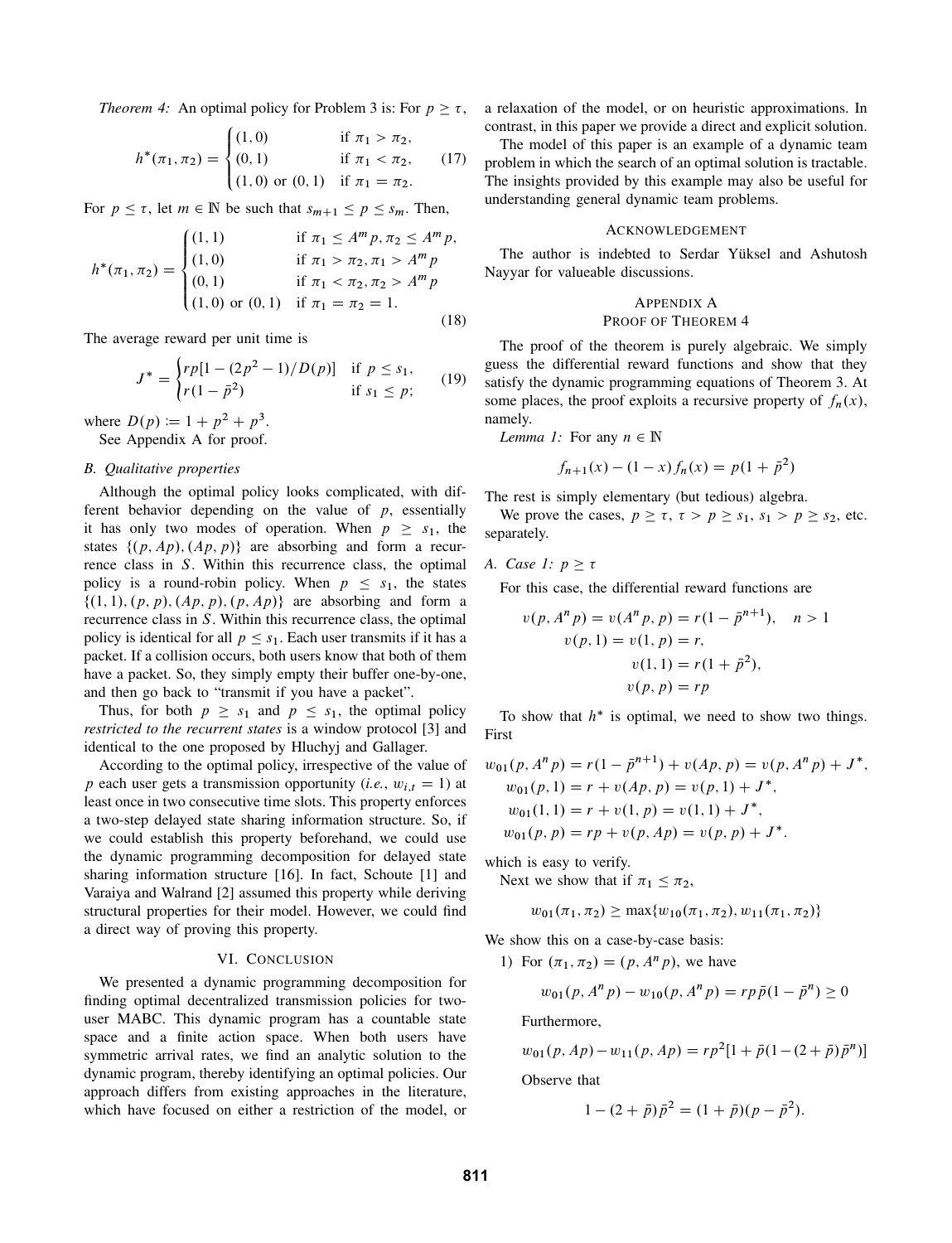Thus, for  $p \ge \tau$ , this term is positive. Hence, for  $n \ge 2$ ,

$$
1 - (2 + \bar{p})\bar{p}^n \ge 1 - (2 + \bar{p})\bar{p}^2 \ge 0.
$$

For  $n = 1$ , the term in the square brackets is  $-p^3$  +  $5p^2 - 6p + 1$  which is positive for  $p \ge 0.19806$ . Hence,  $h^*$  is optimal at  $(p, A^n p)$  and  $(A^n p, p)$ ,  $n > 1$ .

2) For  $(\pi_1, \pi_2) = (p, 1)$ , we have

$$
w_{01}(p,1) - w_{10}(p,1) = r\,\bar{p} \ge 0
$$

and

$$
w_{01}(p, 1) - w_{11}(p, 1) = rp^{2}(1 + \bar{p}) \ge 0
$$

Hence,  $h^*$  is optimal at  $(p, 1)$  and  $(1, p)$ 

3) For  $(\pi_1, \pi_2) = (1, 1)$ , we have

$$
w_{01}(1,1) - w_{10}(1,1) = 0
$$

and

$$
w_{01}(1,1) - w_{11}(1,1) = rp(1 + \bar{p}) \ge 0
$$

Hence,  $h^*$  is optimal at  $(1, 1)$ .

4) For  $(\pi_1, \pi_2) = (p, p)$ , we have

$$
w_{01}(p, p) - w_{10}(p, p) = 0
$$

and

$$
w_{01}(p, p) - w_{11}(p, p) = rp^{2}(p - \bar{p}^{2})
$$

which is positive for  $p \in [0, 1]$  such that  $p > \bar{p}^2$  or  $p > \tau$ . Hence,  $h^*$  is optimal at (1, 1).

Thus, we have proved that  $h^*$  is optimal for  $p \geq \tau$ .

*B. Case* 2:  $s_1 \leq p \leq \tau$ 

For this case, the differential reward functions are

$$
v(p, An p) = v(An p, p) = r(1 - \bar{p}n+1), n > 1
$$
  

$$
v(p, 1) = v(1, p) = r,
$$
  

$$
v(1, 1) = r(1 + \bar{p}2),
$$
  

$$
v(p, p) = r\bar{p}2
$$

As before, it is easy to verify that

$$
w_{01}(p, A^{n} p) = r(1 - \bar{p}^{n}) + v(Ap, p) = v(p, A^{n} p) + J^{*},
$$
  
\n
$$
w_{01}(p, 1) = r + v(Ap, p) = v(p, 1) + J^{*},
$$
  
\n
$$
w_{01}(1, 1) = r + v(1, p) = v(1, 1) + J^{*},
$$
  
\n
$$
w_{11}(p, p) = 2rp\bar{p} + p^{2}v(p, p) + (1 - 2p^{2})v(1, 1)
$$
  
\n
$$
= v(p, p) + J^{*}.
$$

Next, we will show that for  $\pi_1 < \pi_2$ , and  $\pi_1 = \pi_2 = 1$ ,

$$
w_{01}(\pi_1, \pi_2) \ge \max\{w_{10}(\pi_1, \pi_2), w_{11}(\pi_1, \pi_2)\}\
$$

while for  $\pi_1 = \pi_2 = p$ ,

$$
w_{11}(p, p) \ge \max\{w_{01}(p, p), w_{10}(p, p)\}
$$

As before, we show this on a case-by-case basis:

1) For  $(\pi_1, \pi_2) = (p, A^n p)$ , we have

$$
w_{01}(p, A^{n} p) - w_{10}(p, A^{n} p) = r p \bar{p}(1 - \bar{p}^{n}) \ge 0
$$

Furthermore,

$$
w_{01}(p, Ap) - w_{11}(p, Ap) = r(1 - 2\bar{p}^2 - p\bar{p}^{n+1})
$$
  
=  $r[f_n(p) - 3\bar{p}^2(1 - \bar{p}^{n-1})]$ 

which is positive for  $p \geq s_1$ . Hence,  $h^*$  is optimal at  $(p, A<sup>n</sup> p)$  and  $(A<sup>n</sup> p, p)$ .

2) For  $(\pi_1, \pi_2) = (p, 1)$ 

$$
w_{01}(p,1) - w_{10}(p,1) = r\bar{p} \ge 0
$$

Furthermore,

$$
w_{01}(p,1) - w_{11}(p,1) = -rf_0(\bar{p})
$$

which is positive if  $\bar{p} < s_0$ , or equivalently,  $p > 1 - s_0$ . Since  $p > s_1 > 1 - s_0$ ,  $w_{01}(p, 1) - w_{11}(p, 1) \ge 0$ . Hence,  $h^*$  is optimal at  $(p, 1)$  and  $(1, p)$ .

- 3) For  $(\pi_1, \pi_2) = (1, 1)$ , the calculations are the same as for  $p \geq \tau$ .
- 4) For  $(\pi_1, \pi_2) = (p, p)$ ,

$$
w_{01}(p, p) - w_{10}(p, p) = w_{11}(p, p) - w_{01}(p, p)
$$
  
=  $r(\bar{p}^2 - p)$ 

which is positive if  $p < \bar{p}^2$ , or equivalently,  $p < \tau$ . Hence,  $h^*$  is optimal at  $(p, p)$ .

Thus, we have proved that  $h^*$  is optimal for  $s_1 \leq p \leq \tau$ .

*C. General case:*  $s_{m+1} \leq p < s_m$ ,  $m \in \mathbb{N}$ 

For this case,

$$
J^* = rp[1 - f_0(p)/D(p)]
$$

where  $D(p) \coloneqq 1 + p^2 + p^3$ . The differential reward functions are

$$
v(p, 1) = v(1, p) = J^*,
$$
  
\n
$$
v(1, 1) = r,
$$
  
\n
$$
v(p, p) = rf_1(p)/D(p),
$$
  
\n
$$
v(An p, p) = v(p, An p) = \begin{cases} c_*(n) & \text{if } n \le m, \\ c^*(n) & \text{if } n > m \end{cases}
$$

where

$$
c_*(n) = \frac{\bar{p}}{p}(1 - \bar{p}^n)J^* + r\bar{p}^{n+1} - r\bar{p} + v(p, p),
$$
  

$$
c^*(n) = r(1 - \bar{p}^{n+1}) + c_*(1) - J^*
$$

The functions  $c_*$  and  $c^*$  satisfy the following property. *Lemma 2:* For any  $n \in \mathbb{N}$ ,

$$
c_*(n + 1) - c_*(n) = p\bar{p}^{n+1} f_0(p) / D(p),
$$
  

$$
c^*(n + 1) - c^*(n) = p\bar{p}^{n+1}
$$

which follow from elementary algebra. Using the above recursion, we can express  $c_*(n)$  and  $c^*(n)$  in terms of  $c_*(1)$  and  $c^*(1)$ .